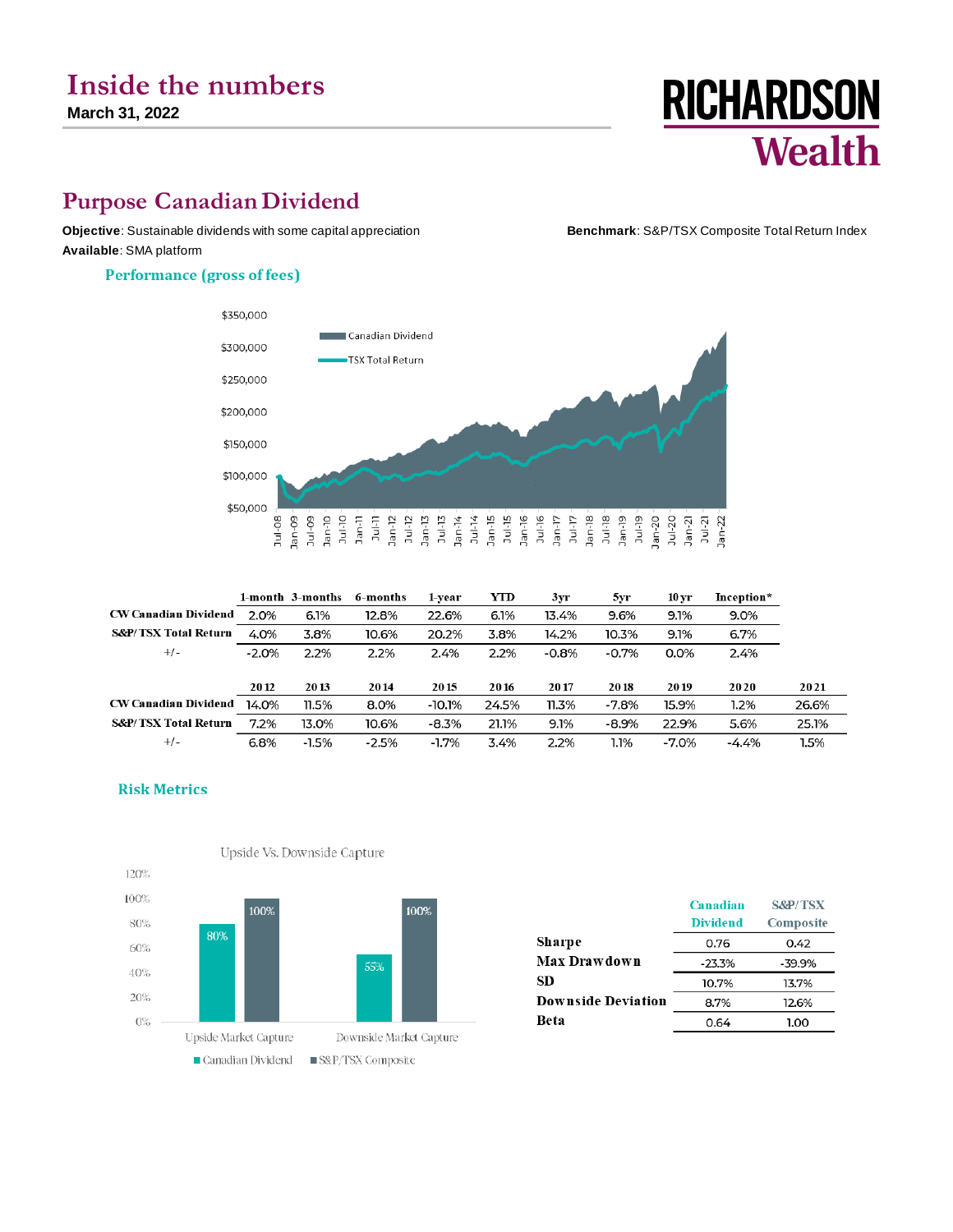## **Purpose Core Income**

**Objective:** Sustainable dividends with some capital appreciation **Benchmark:** S&P/TSX Composite Total Return **Available:** SMA platform & Fund

#### **Performance (gross of fees)**



Gross of fees

|             | l-month | 3-m on ths | 6-months | l-vear  | YTD     | 3-year  | 5-vear  | 7-vear  | Inception* |       |
|-------------|---------|------------|----------|---------|---------|---------|---------|---------|------------|-------|
| Core Income | 2.5%    | $6.0\%$    | 13.0%    | 23.3%   | $6.0\%$ | 14.0%   | 10.4%   | 9.9%    | 10.9%      |       |
| Benchmark   | 4.0%    | 3.8%       | 10.5%    | 20.2%   | 3.8%    | 14.1%   | 10.3%   | 8.9%    | 9.1%       |       |
| Relative    | $-1.5%$ | 2.1%       | 2.5%     | 3.1%    | 2.1%    | $-0.2%$ | 0.1%    | 1.0%    | l.8%       |       |
|             |         |            |          |         |         |         |         |         |            |       |
|             | 2012    | 2013       | 2014     | 2015    | 2016    | 2017    | 2018    | 2019    | 2020       | 2021  |
| Core Income | 8.0%    | 21.2%      | 8.3%     | 1.6%    | 18.6%   | 10.1%   | $-7.1%$ | 21.1%   | 1.9%       | 26.4% |
| Benchmark   | 7.2%    | 13.0%      | 10.6%    | $-8.3%$ | 21.1%   | 9.1%    | $-8.9%$ | 22.9%   | 5.6%       | 25.1% |
| Relative    | 0.8%    | 8.3%       | $-2.3%$  | 9.9%    | $-2.5%$ | 1.0%    | 1.8%    | $-1.7%$ | $-3.7%$    | 1.3%  |

### **Risk Metrics**



Upside Vs. Downside Capture

|                           | <b>Core Income</b> | TSX      |
|---------------------------|--------------------|----------|
| Sharpe                    | 1.00               | 0.54     |
| <b>Max Drawdown</b>       | $-16.0\%$          | $-22.3%$ |
| <b>Standard Deviation</b> | $9.3\%$            | $11.5\%$ |
| <b>Downside Deviation</b> | 7.1%               | 10.1%    |
| Beta                      | 0.69               | 1.00     |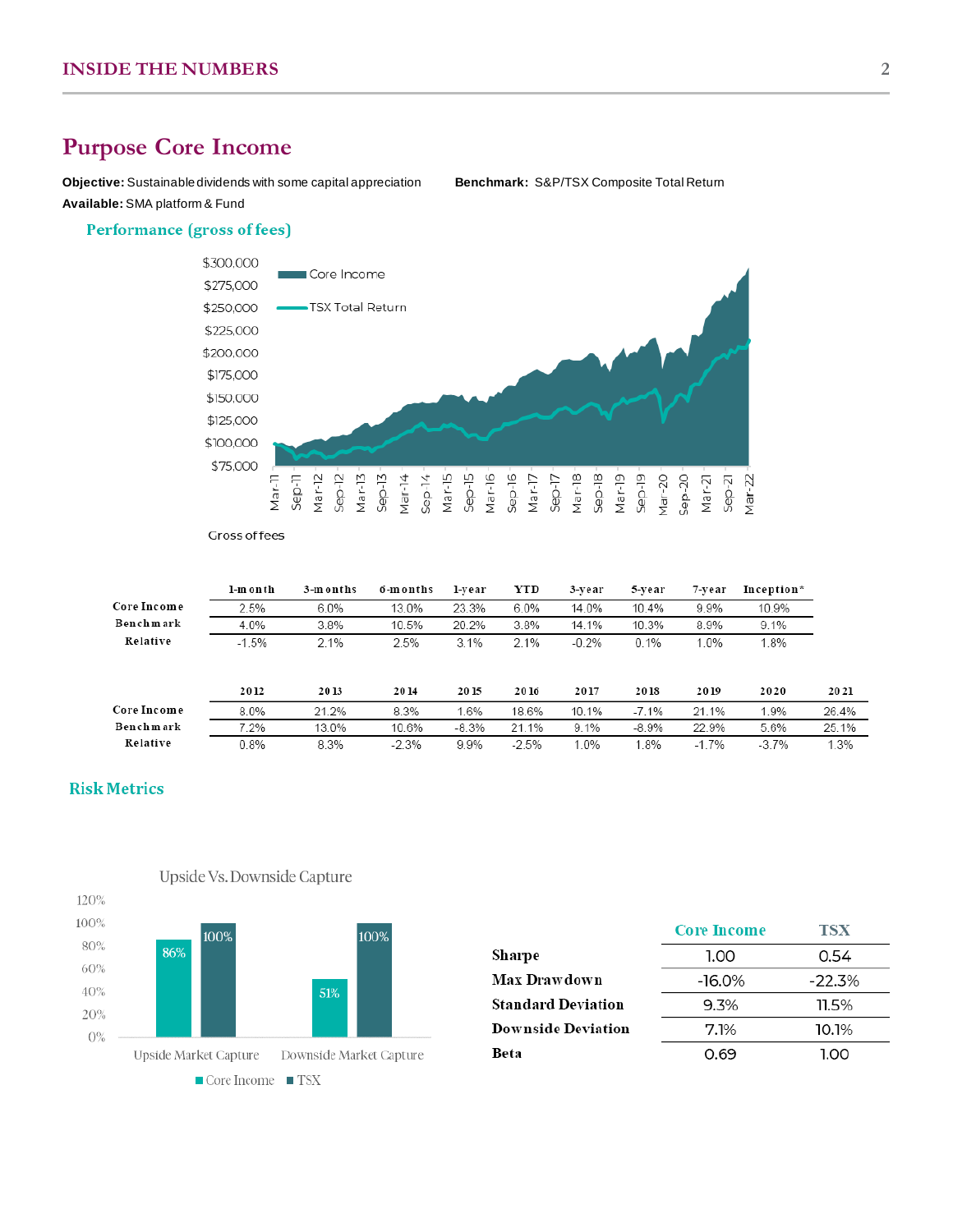## **Purpose Diversified Income**

**Objective**: Income & capital preservation **Benchmark**: 60% S&P/TSX Composite Total Return + 40% FTSE TMX Domestic Bond Index **Available:** SMA platform

## **Performance (gross of fees)**



|                     | 1-month | 3-months | 6-months | 1-vear | YTD     | 3-vear  | 5-year  | 7-vear  | Inception |
|---------------------|---------|----------|----------|--------|---------|---------|---------|---------|-----------|
| Diversified Income  | 1.7%    | 2.4%     | 6.2%     | 13.0%  | 2.4%    | 9.4%    | 8.2%    | 8.0%    | 8.3%      |
| Benchmark $(60/40)$ | 1.2%    | $-0.6%$  | 3.9%     | 9.8%   | $-0.6%$ | 8.8%    | 7.0%    | 6.0%    | 6.4%      |
| $+/-$               | 0.5%    | 3.0%     | 2.3%     | 3.2%   | 3.0%    | 0.7%    | 1.2%    | 2.0%    | 1.9%      |
|                     |         |          |          |        |         |         |         |         |           |
|                     | 2013    | 2014     | 2015     | 2016   | 2017    | 2018    | 2019    | 2020    | 2021      |
| Diversified Income  | 12.9%   | 6.6%     | 1.8%     | 14.2%  | 7.7%    | $-0.1%$ | 14.8%   | 4.8%    | 14.9%     |
| Benchmark (60/40)   | 7.1%    | 9.9%     | $-3.6%$  | 13.0%  | 6.5%    | $-4.8%$ | 16.4%   | $7.4\%$ | 13.4%     |
| $+/-$               | 5.7%    | -3.4%    | 5.5%     | 1.3%   | 1.2%    | 4.6%    | $-1.5%$ | $-2.6%$ | 1.5%      |

## **Risk Metrics**



Upside Vs. Downside Capture

|                    | Diversified |           |
|--------------------|-------------|-----------|
|                    | In come     | Benchmark |
| Sharpe             | 1.16        | 0.75      |
| Max Drawdown       | $-10.7%$    | $-14.2%$  |
| SD.                | 6.3%        | $7.3\%$   |
| Downside Deviation | 4.9%        | 6.6%      |
| Beta               | 0.76        | 1.00      |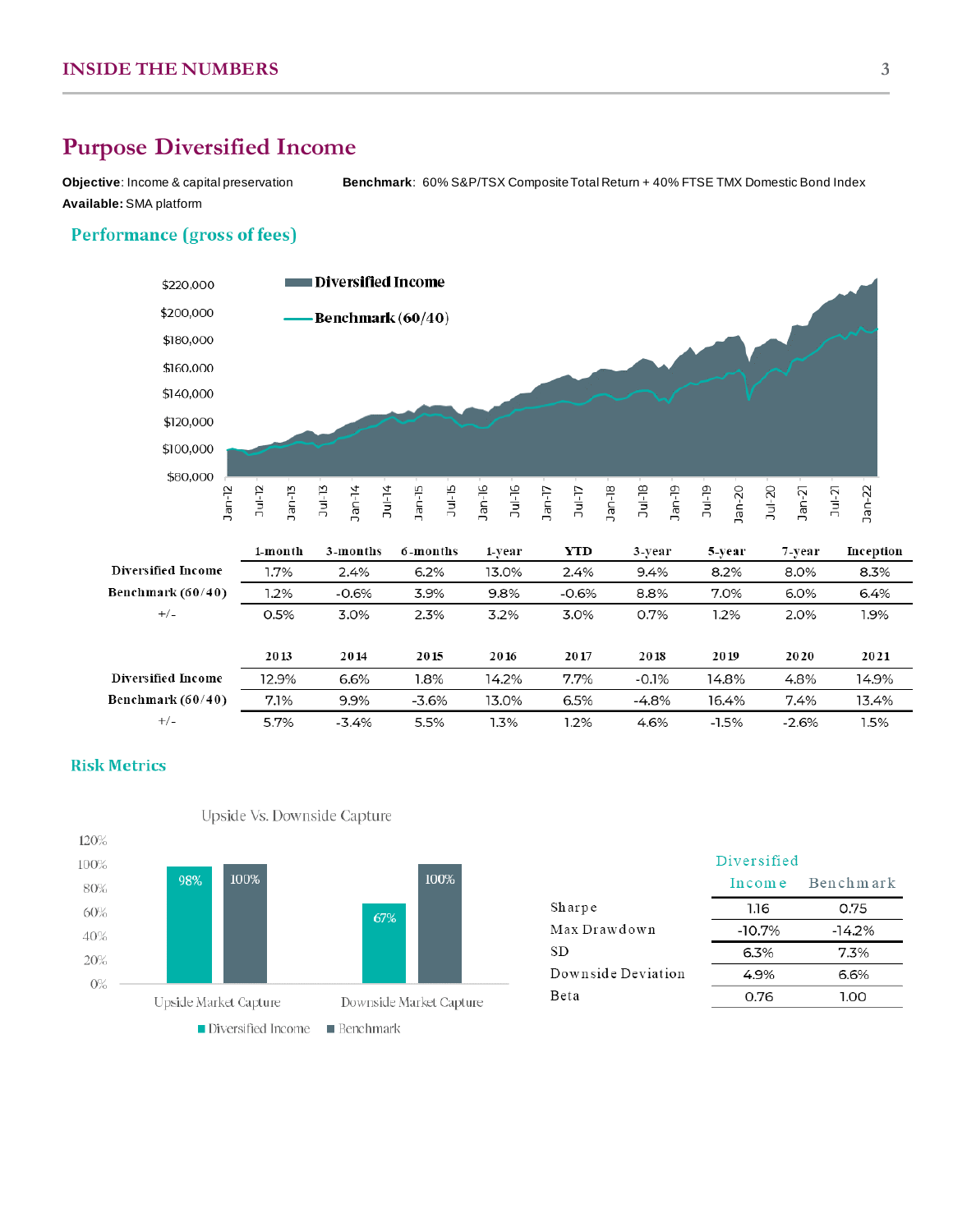## **Purpose US Dividend**

**Objective:** Sustainable dividends with moderate capital appreciation **Benchmark:** S&P 500 Total Return **Available:** SMA platform

## **Performance (gross of fees)**



|             |          |       | 1-month 3-months 6-months 1-year YTD 3-year 5-year 7-year incep |  |                                                            |       |
|-------------|----------|-------|-----------------------------------------------------------------|--|------------------------------------------------------------|-------|
| US Dividend | 2.4%     | -0.8% | 4.7%                                                            |  | 6.2% -0.8% 12.6% 10.3% 10.1%                               | 11.6% |
| S&P 500     | 3.7%     | -4.6% | 5.9%                                                            |  |                                                            |       |
| $+/-$       | $-1.4\%$ | -3.8% |                                                                 |  | $-1.2\%$ $-9.4\%$ 3.8% $-6.3\%$ $-5.7\%$ $-3.9\%$ $-2.8\%$ |       |

#### **Risk Metrics**



|                           | US              |                    |
|---------------------------|-----------------|--------------------|
|                           | <b>Dividend</b> | <b>S&amp;P 500</b> |
| Sharpe                    | 1.03            | 1.06               |
| Max Drawdown              | -17%            | $-20%$             |
| SD                        | 11.2%           | 13.6%              |
| <b>Downside Deviation</b> | 7.3%            | 9.7%               |
| Beta                      | 0.71            | 1.00               |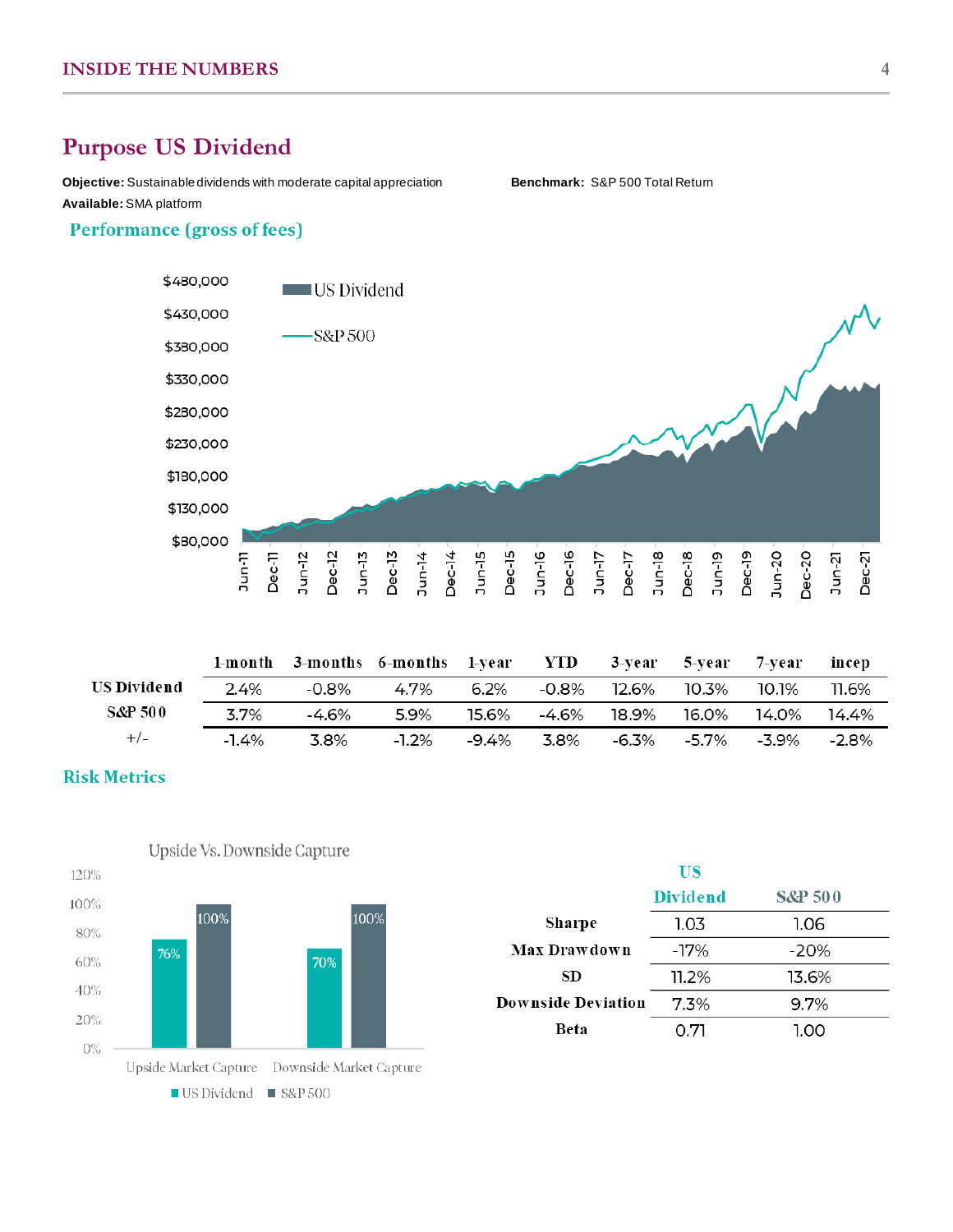## **Purpose Tactical ETF**

**Objective**: Diversification and low volatility with some capital appreciation **Benchmark:** 40% TSX + 20% S&P + 40% FTSE TMX Domestic Bond **Available**: Fund

#### Performance





After Management Fees

|                     | l-month | 3-months | 6-months | l-vear  | YTD     | 3-year  | 5-year  | Inception |       |         |
|---------------------|---------|----------|----------|---------|---------|---------|---------|-----------|-------|---------|
| <b>Tactical ETF</b> | 0.4%    | $-2.9%$  | $-0.3%$  | 5.0%    | $-2.9%$ | 9.2%    | 7.8%    | 8.4%      |       |         |
| Benchmark           | 0.9%    | $-2.6%$  | 2.6%     | 8.7%    | $-2.6%$ | 9.2%    | 7.8%    | 8.4%      |       |         |
| $+/-$               | $-0.4%$ | $-0.3%$  | $-3.0%$  | $-3.8%$ | $-0.3%$ | 0.0%    | 0.0%    | 0.1%      |       |         |
|                     |         |          |          |         |         |         |         |           |       |         |
|                     | 2012    | 2013     | 2014     | 2015    | 2016    | 2017    | 2018    | 2019      | 2020  | 2021    |
| <b>Tactical ETF</b> | 6.1%    | 14.4%    | 14.2%    | 3.7%    | 6.8%    | 5.5%    | $-0.2%$ | 14.7%     | 14.0% | 11.7%   |
| Benchmark           | 6.5%    | 12.2%    | 12.6%    | 1.6%    | 10.7%   | 7.4%    | $-2.2%$ | 16.9%     | 9.4%  | 13.9%   |
| $+/-$               | $-0.3%$ | 2.2%     | 1.6%     | 2.1%    | $-3.9%$ | $-1.8%$ | 2.0%    | $-2.2%$   | 4.5%  | $-2.3%$ |
|                     |         |          |          |         |         |         |         |           |       |         |





|                            | <b>Tactical</b> | Benchmark |
|----------------------------|-----------------|-----------|
| <b>Sharpe Ratio</b>        | 1.18            | 1.02      |
| Max Drawdown               | $-5.3%$         | $-12.6%$  |
| <b>Standard Deviation</b>  | 6.0%            | 6.9%      |
| <b>Downside Deviation</b>  | 2.9%            | 6.0%      |
| Beta                       | 0.70            | 1.00      |
| <b>Up Market Capture</b>   | 90%             | 100%      |
| <b>Down Market Capture</b> | 75%             | 100%      |
|                            |                 |           |